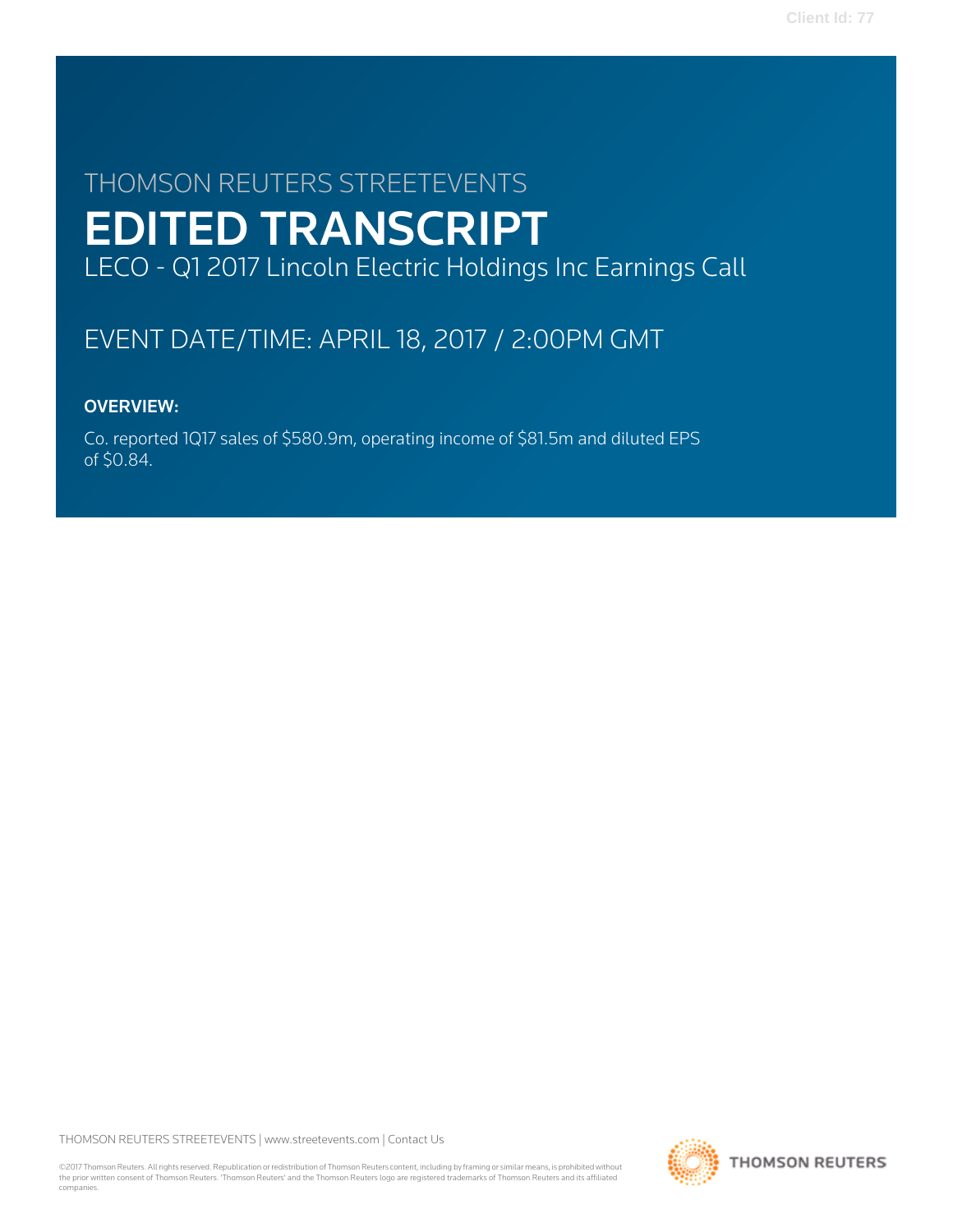# **CORPORATE PARTICIPANTS**

**[Amanda H. Butler](#page-1-0)** Lincoln Electric Holdings, Inc. - Director of IR **[Christopher L. Mapes](#page-2-0)** Lincoln Electric Holdings, Inc. - Chairman, CEO and President **[Vincent K. Petrella](#page-2-1)** Lincoln Electric Holdings, Inc. - CFO, EVP and Treasurer

# **CONFERENCE CALL PARTICIPANTS**

**[David Michael Stratton](#page-8-0)** Great Lakes Review - Research Analyst **[James Giannakouros](#page-6-0)** Oppenheimer & Co. Inc., Research Division - Executive Director and Senior Analyst **[Joseph O'Dea](#page-5-0)** Vertical Research Partners, LLC - VP **[Matthew A. Trusz](#page-11-0)** G. Research, LLC - Research Analyst **[Mircea Dobre](#page-4-0)** Robert W. Baird & Co. Incorporated, Research Division - Senior Research Analyst **[Robert Cameron Wertheimer](#page-7-0)** Barclays PLC, Research Division - Director and Senior Industrials Analyst **[Saree Emily Boroditsky](#page-7-1)** Deutsche Bank AG, Research Division - Research Analyst **[Seth Weber](#page-14-0)** RBC Capital Markets, LLC, Research Division - Analyst **[Steve Barger](#page-12-0)** KeyBanc Capital Markets Inc., Research Division - MD and Equity Research Analyst **[Thomas Lloyd Hayes](#page-11-1)** Northcoast Research Partners, LLC - MD and Senior Research Analyst **[Walter Scott Liptak](#page-9-0)** Seaport Global Securities LLC, Research Division - MD of Diversified Industrials and Senior Industrials Analyst

# **PRESENTATION**

#### **Operator**

<span id="page-1-0"></span>Greetings, and welcome to Lincoln Electric's 2017 First Quarter Financial Results Conference Call. (Operator Instructions) And this call is being recorded. It is now my pleasure to introduce your host, Amanda Butler, Director of Investor Relations. Thank you. You may begin.

#### **Amanda H. Butler** - Lincoln Electric Holdings, Inc. - Director of IR

Thank you, Brian, and good morning, everyone. Welcome to Lincoln Electric's 2017 First Quarter Conference Call. We released our financial results earlier today and you can find our release as an attachment to this call's slide presentation as well as on the Lincoln Electric website at lincolnelectric.com in the Investor Relations section.

Joining me on the call today is Chris Mapes, Lincoln's Chairman, President and Chief Executive Officer as well as our Chief Financial Officer, Vince Petrella. Chris will begin the discussion with an overview of the quarter, and Vince will cover the quarter performance in more detail. And following our prepared remarks, we are happy to take your questions.

Before we start our discussion, please note that certain statements made during this call may be forward-looking, and actual results may differ materially from our expectations due to a number of risk factors. A discussion of some of the risks and uncertainties that may affect our results are provided in our press release and in our SEC filings on Forms 10-K and 10-Q.

In addition, we discuss financial measures that do not conform to U.S. GAAP, and a reconciliation of non-GAAP measures to the most comparable GAAP measure is found in the financial tables in our earnings release, which again is available in the Investor Relations section of our website at lincolnelectric.com.

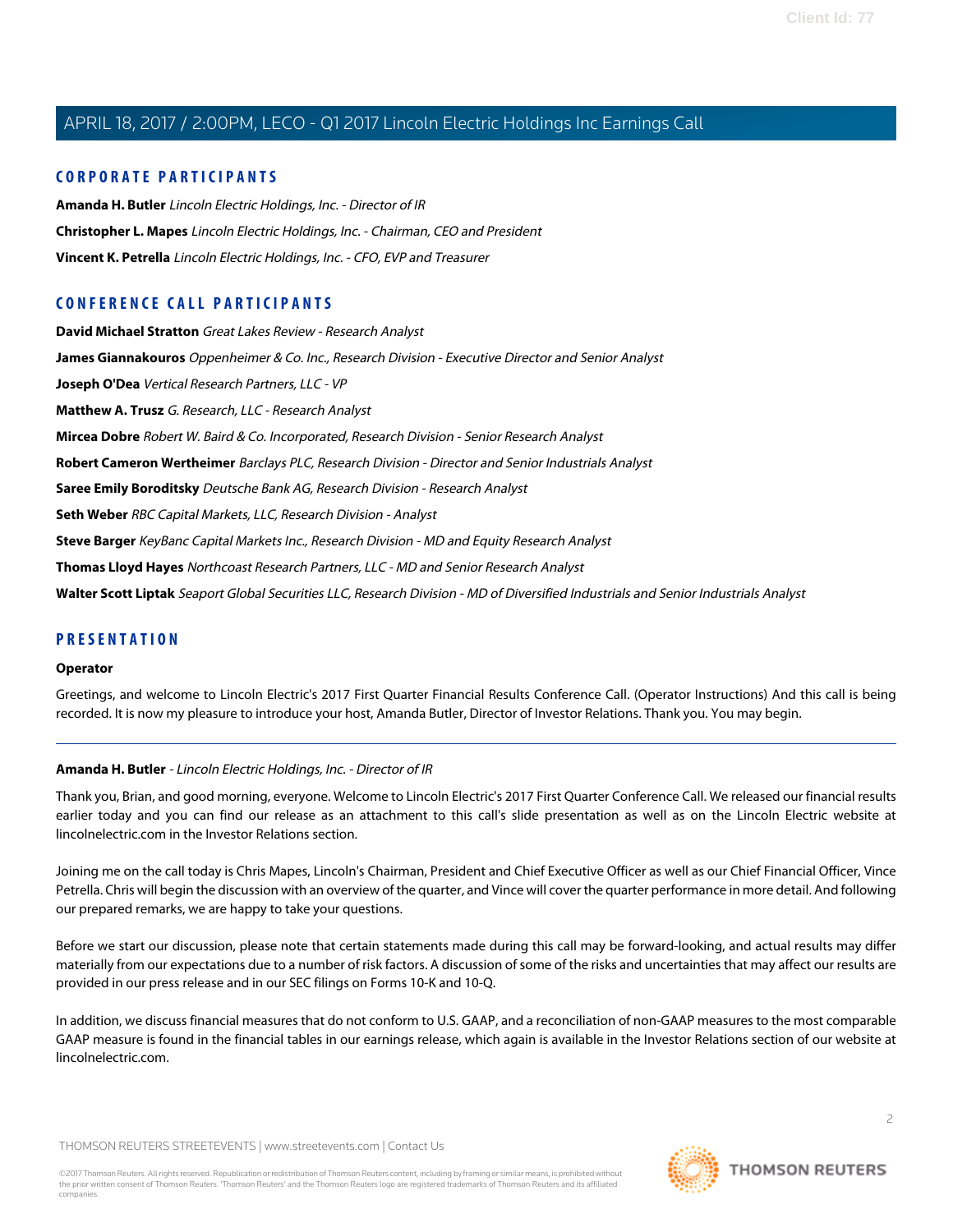And with that, I'll turn the call over to Chris Mapes.

# <span id="page-2-0"></span>**Christopher L. Mapes** - Lincoln Electric Holdings, Inc. - Chairman, CEO and President

Thank you, Amanda. Good morning, everyone. We had a strong start to the year with improving demand in many of our end markets. Excluding Venezuela, we achieved 6.4% sales growth, with approximately 4% volume growth and 2% price contribution. Higher volumes with favorable mix and operational efficiency helped mitigate rising raw material costs in the quarter. Our adjusted operating income margin expanded 90 basis points to 14.6%, representing a 33% incremental margin. Our organization's execution of our 2020 Strategy initiatives delivered solid profitability performance. The design and investment in unique solutions, leading application expertise, 600-plus technical sales team, 1000-plus automation team and our focus on operational excellence continues to drive value in the business throughout the cycle.

These strengths generated an 11% increase in EPS to \$0.84 in the quarter. Excluding transaction costs associated with the proposed acquisition of Air Liquide Welding, adjusted EPS increased 16% to \$0.88. We generated strong cash flows from operations in the quarter and achieved 110% cash conversion of adjusted net income.

Looking at market conditions in more detail on Slide 4, we continue to capture pockets of growth across the business. When excluding Venezuela results in the prior year, volumes increased by nearly 4% and grew across all categories on a consolidated basis in the business.

Consumables achieved modest growth in all segments after several quarters of compression. And equipment systems, including automation, continue to show strong volume performance, especially in North America and in Asia Pacific. This demand spurred U.S. export sales up over 10% in the quarter.

Looking at performance by end-market, we estimate that approximately 80% of our revenue is exposed to end markets which were trending steady to up in the first quarter, with only portions of energy and shipbuilding remaining globally challenged. While these results are encouraging, we recognize that easier year-over-year comparisons account for a portion of the growth rate, and we'll like to see a few more months of consistent growth to ensure that end markets are trending. On a positive note, April month-to-date volumes continue to track favorably.

Before I pass the call to Vince to cover the quarter in more detail, I would like to touch upon our recent announcement that we are in exclusive negotiations to acquire Air Liquide Welding's businesses. While we are still progressing through the consultation and information process with relevant works councils in Europe, we are excited about the prospect of bringing together 2 leading welding and cutting organizations. We believe the complementary nature of the businesses will not only offer operating and supply chain efficiencies, but we'll better positioned to capture growth opportunities. Together, we will be able to offer a more comprehensive product portfolio, broader application expertise and expand channels to markets within Europe.

<span id="page-2-1"></span>In the interim, we are focused on servicing our customers and continue to invest to achieve our 2020 vision and strategy to drive shareholder value.

And now, I'll pass the call to Vince, to discuss our first quarter results and uses of cash in more detail.

#### **Vincent K. Petrella** - Lincoln Electric Holdings, Inc. - CFO, EVP and Treasurer

Thank you, Chris. Looking at our first quarter income statement highlights on Slide 5. Our consolidated sales increased 5.5% compared with the prior year on contributions from volumes, price and acquisitions. Volumes rose 2.9%, price increased by 2.1% and acquisitions contributed 60 basis points to the top line.

Excluding results from our Venezuelan operation in the prior year, first quarter 2017 sales increased 6.4%, primarily from 3.9% higher volumes and the 2.1% price increases.

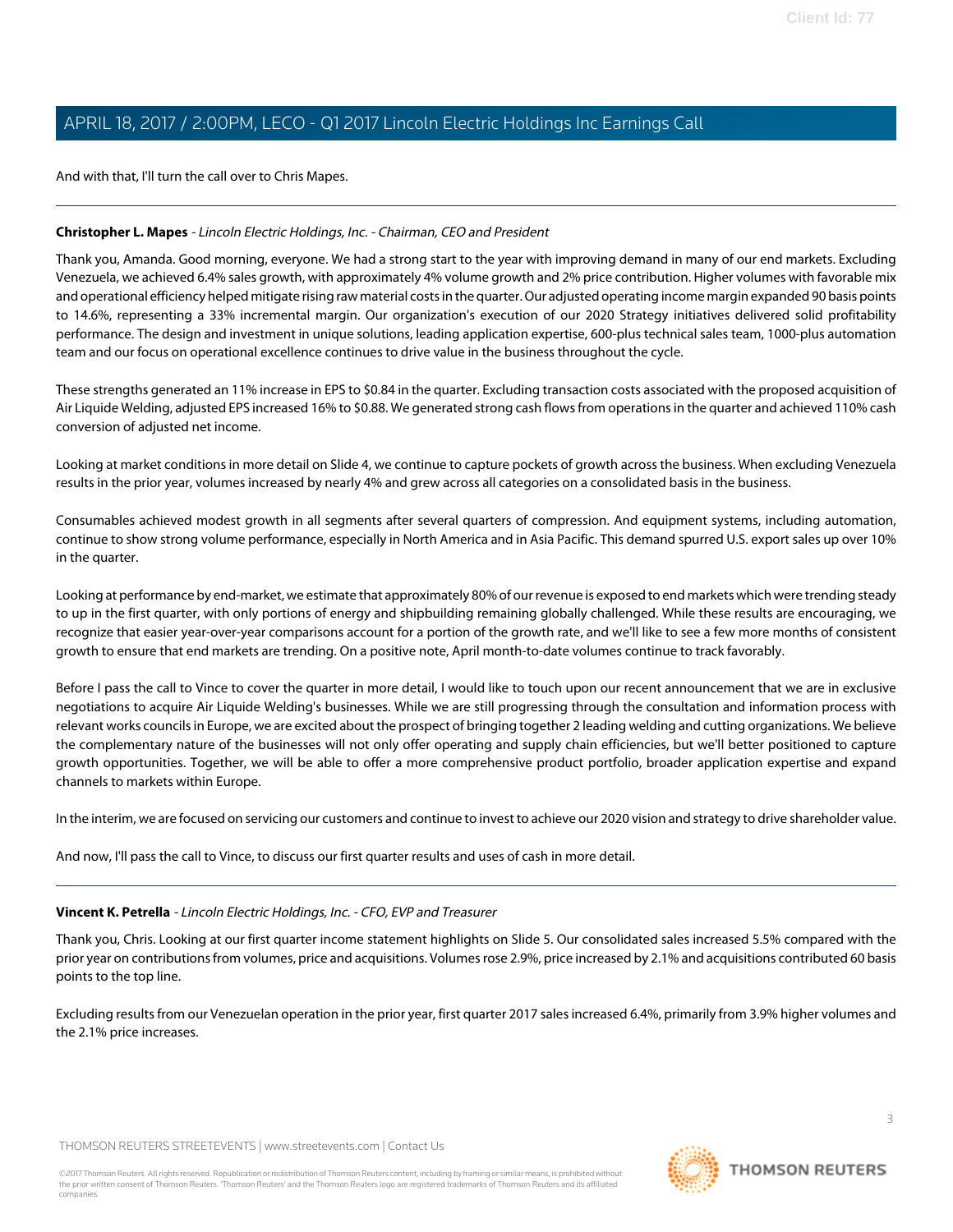Our first quarter gross profit margin increased 80 basis points to 35.1% compared with 34.3% in the prior year. The improvement was primarily due to higher volumes across the business and favorable mix. In the quarter, we incurred a \$1.7 million LIFO charge in our Americas Welding segment due to rising raw material costs.

Our SG&A expense increased 8% or \$8.6 million, primarily due to higher incentive compensation accruals and the acquisition transaction costs related for the proposed acquisition of Air Liquide Welding.

Excluding those acquisition-related costs, SG&A expense increased 4% or \$5 million, and SG&A as a percentage of sales declined 30 basis points to 20.4%.

Operating income increased 8% to \$81.5 million or 14% of sales. On an adjusted basis, operating income increased 13% to \$85.1 million or 14.6% of sales, a 90 basis point improvement versus the prior year period.

Our incremental margins were 33% in the quarter, or 30% excluding Venezuela and special items. Interest expense was \$6.1 million in the quarter from interest accrued on borrowings. This compares with prior year interest expense of \$3.8 million. We continue to expect annual interest expense of approximately \$24 million in 2017.

Our first quarter effective tax rate was 28.3%, which was higher than the prior year's rate, reflecting geographical mix of earnings. We expect our full year average 2017 effective tax rate to be in the high 20% range. This range is subject to the future mix of earnings, the utilization of U.S. tax credits and the timing of stock option exercises.

The tax benefits from stock option exercises are now recognized as an income tax adjustment on the income statement following the adoption of a new accounting standard in the first quarter. The impact from this accounting change was a benefit of \$1.3 million or \$0.02 per share in the first quarter. First quarter 2017 diluted earnings per share increased 11% to \$0.84 per share, and excluding special items, EPS increased 16% to \$0.88 per share, reflecting higher volumes and the favorable mix. Our 2016 share repurchase activity contributed a \$0.05 per share benefit to adjusted EPS in the quarter.

Now moving to our reportable segments on Slide 6. Our Americas Welding segment adjusted EBIT margin increased 90 basis points to 16.9% on higher volumes. Sales, excluding Venezuelan results from the prior year, increased 8.3% on 5.6% higher volumes, 1.6% higher price and 90 basis points from acquisitions.

Sales performance also benefited from easier year-over-year comparisons. Demand trends improved through the quarter, with notable strength in automotive and construction applications, automation and U.S. export sales. These areas of growth were partially offset by ongoing weakness in portions of the oil and gas sector, which have not fully stabilized in the Americas segment.

In our International Welding segment, adjusted EBIT margin increased 240 basis points to 7.2% on favorable mix and a 2.7% increase in volumes. Volume and price improvements came predominantly from the Asia Pacific region, where we see continued strong demand for our solutions. European region sales were up modestly in the quarter.

The Harris Products Group's first quarter adjusted EBIT margin increased 80 basis points to 11.9% on favorable mix and improved raw material cost trends. Volumes declined 2.9% from challenging comparisons in the retail channel, but the segment did achieve growth in other areas of their business, notably in international regions. Price increased 4% on favorable year-over-year metal cost changes.

Moving to Slide 9. Our cash flow from operations increased significantly year-over-year to \$76 million in the quarter. The increase reflects improved company operating performance and lower pension contributions due to the freeze of our fully funded defined benefit pension plan on December 31, 2016.

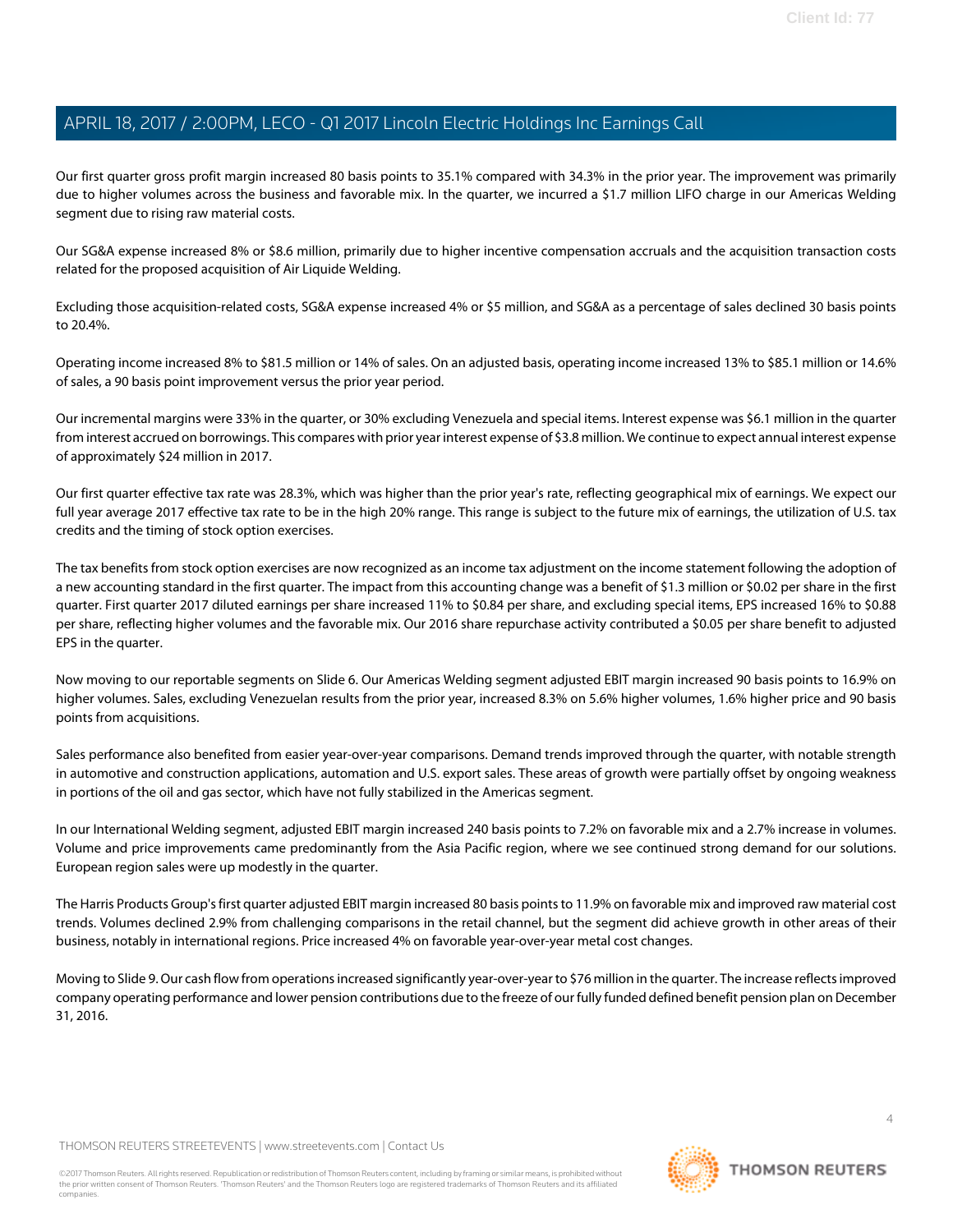Our operating working capital ratio improved 190 basis points to 17.1% compared with 19% in the prior year's same quarter. Our cash conversion remains strong in the quarter at 110%. Capital expenditures increased to approximately \$12 million in the quarter. We are maintaining our full year CapEx spend expectation at \$65 million to \$75 million.

During the first quarter, we paid a cash dividend to shareholders of \$23 million, reflecting the 9% higher dividend payout rate in 2017. And finally, our net debt position at March 31, 2017, was \$234 million.

Now I would like to turn the call over for questions.

# **QUESTIONS AND ANSWERS**

#### **Operator**

<span id="page-4-0"></span>(Operator Instructions) Our first question will come from the line of Mircea Dobre with Robert W. Baird.

# **Mircea Dobre** - Robert W. Baird & Co. Incorporated, Research Division - Senior Research Analyst

Lots to talk about, but I guess I'll just start with this. When you're looking at your business, not only year-over-year but sequentially, can you talk a little bit about how progression has been in terms of demand versus normal seasonality? And maybe a little bit more color into what you're seeing into April versus what -- again, seasonally would -- how your business would build versus 1Q?

#### **Christopher L. Mapes** - Lincoln Electric Holdings, Inc. - Chairman, CEO and President

Sure, Mig. This is Chris. And, look, I think that the quarter in Q1 continued to show the improvements that we've talked about in the business over the last 3 or 4 quarters. At the end of the day, we saw the rate of compression narrowing as we were exiting 2016, and expected that as we moved into 2017, we would start to see growth within the portfolio. And certainly have seen that and probably seen that a little -- slightly earlier than may be we had expected. I think there are a couple of elements though to the volume trend lines that we are certainly cautious with as we look at the business. One is that, globally, we are seeing raw material input prices that are hitting -- those costs that are hitting the business on a global basis. In a couple of major markets, we're seeing multiple raw material cost increases into the business. That's creating some choppiness associated with potentially some demand trends in those markets. As you all know certainly, the second quarter, normally, would be an accelerating quarter from a trend perspective. Welding generally has. The second quarter is a very strong quarter. And we are seeing the continued favorable trends from the first quarter move into early April, although it certainly is still very early in the quarter. But with the multitude of end markets that we're seeing that are up over prior year, it gives us more confidence that with these trends, that we'll see that continued improvement at least as we're moving into Q2. But as I said, some of the raw material input cost increases that we're seeing on a global basis, maybe making a little bit of the order book and some of the patterns of demand a little cloudier than we would normally see at this point in the cycle.

#### **Mircea Dobre** - Robert W. Baird & Co. Incorporated, Research Division - Senior Research Analyst

I appreciate that Chris. And also, maybe a quick question on mix here. At least versus our expectations, it surprised positively in the quarter. And I'm wondering, how you are thinking about this mix going forward? Especially, at this point in the cycle, should we continue to see equipment outperform consumables? At what point does that flip back to consumables outperforming?

#### **Christopher L. Mapes** - Lincoln Electric Holdings, Inc. - Chairman, CEO and President

Well look, we've -- we had very strong equipment performance in Q1 across the portfolio. I believe that's because of the continued advancement of the technologies that we're providing into the marketplace. Some of the new products that we brought in over the last couple of years continue

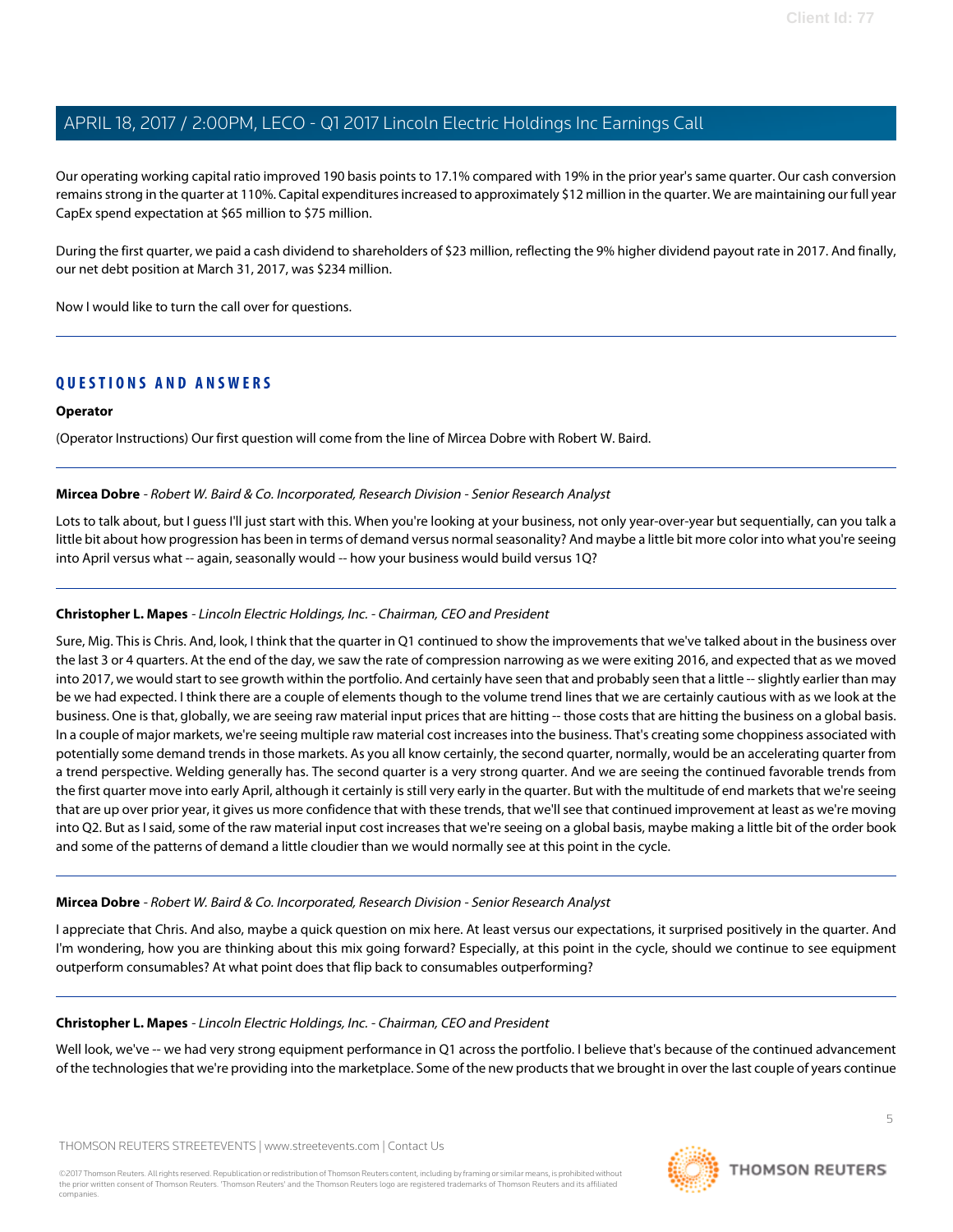to perform very well. But I don't believe that one quarter is going to give us guidance to move away from what we see as the normal trends associated with the welding business, and would expect to see the increased migration of demands in consumables, and I'm certainly not expecting that mix to continue at that rate, as we're thinking about the rest of 2017.

#### **Operator**

<span id="page-5-0"></span>Our next question will come from the line of Joe O'Dea with Vertical Research.

# **Joseph O'Dea** - Vertical Research Partners, LLC - VP

First on oil and gas. Could you just flush out a little bit in terms of the key areas that we focus on there, which you might have been seeing upstream, midstream, downstream, onshore versus offshore. It sounded like, when you said you haven't seen total stabilization yet, that, that was an offshore comment. But just to understand the various drivers there.

# **Vincent K. Petrella** - Lincoln Electric Holdings, Inc. - CFO, EVP and Treasurer

Actually, Joe, it was the other way around. We -- in the Americas, we still had a down quarter year-over-year, whereas internationally, we were up in the oil and gas space. In the aggregate, from a global perspective, the company was up in oil and gas end markets in the single digits on a year-over-year basis, so we are seeing a little bit faster rebound internationally than what we've seen in the Americas. As far as the subcategories of oil and gas, we would tell you that both upstream and

downstream are the stronger elements of those components, and midstream is still down on a year-over-year basis globally.

#### **Joseph O'Dea** - Vertical Research Partners, LLC - VP

And then -- similarly, just on mining a little bit. I think the past couple of quarters, noting MRO activity up. Could you talk about how much of that is mining related, and what you've seen in those markets? Were there stabilization or some acceleration over the past couple of quarters?

# **Vincent K. Petrella** - Lincoln Electric Holdings, Inc. - CFO, EVP and Treasurer

Right. So our maintenance and repair business was up strongly, and actually led the way from a percentage increase perspective, as far as our end-market segments that we look at. So a very strong improvement, predominantly in the international markets, but it was, certainly, one of the leaders of our year-over-year improvements. Other well performing categories that I mentioned in my formal comments were automotive and construction end markets as well as some other energy markets that were strong in the quarter. So certainly, more in the green than what we've seen for quite some time from an end market segment. But by no means are all markets are positively trending on a year-over-year basis. But those are some of the highlights in the quarter.

#### **Joseph O'Dea** - Vertical Research Partners, LLC - VP

And then, just a last one on price cost. I think you were putting in place some price increases earlier in the first quarter, that I believe were in place by March 1st. It doesn't sound like those drove any kind of meaningful pull forward in demand, and things remain pretty good in April. Could you talk about the incremental cost increases that you've seen since then? How substantial are those relative to what you were previously pricing in? How much of a headwind are recent cost increases?

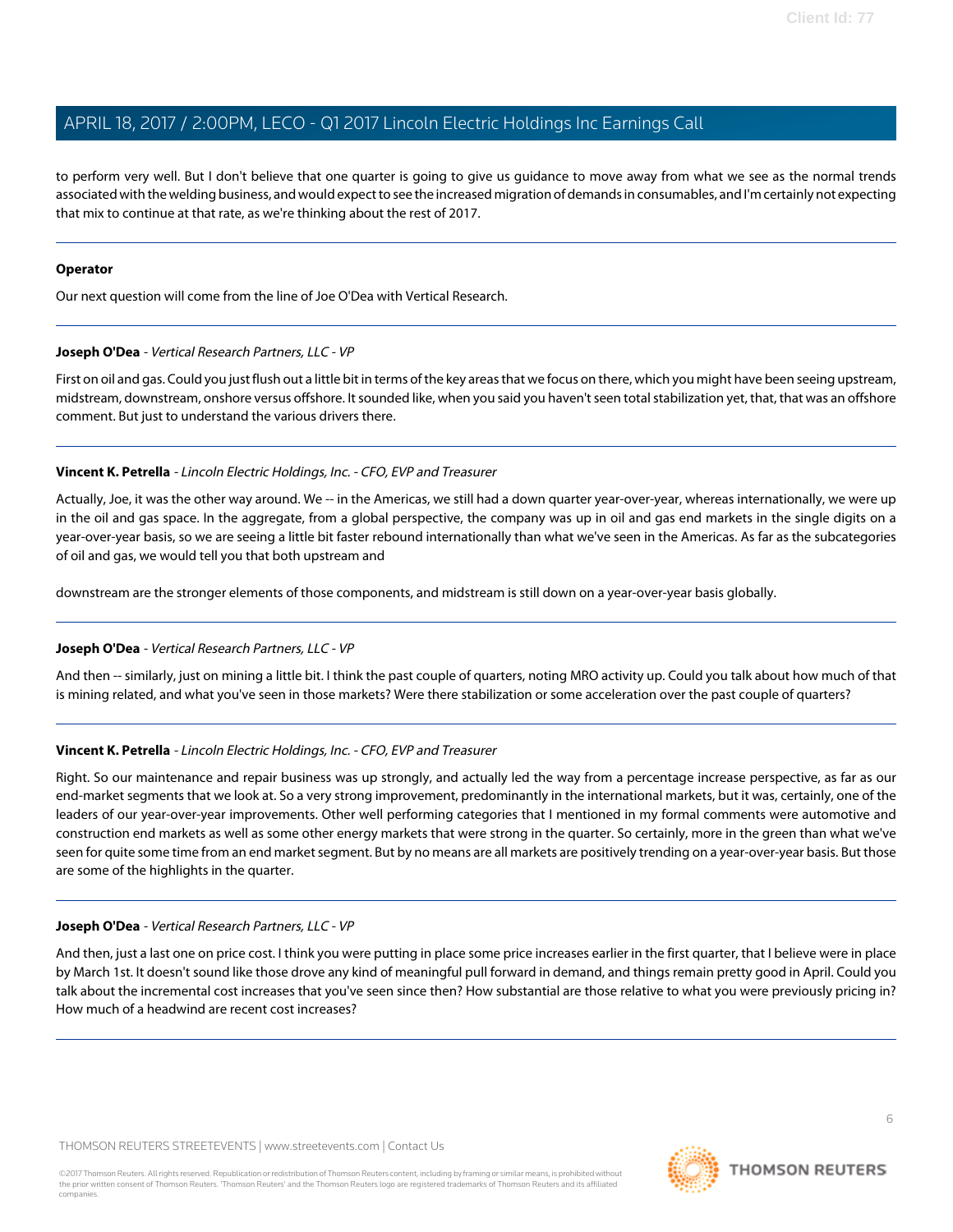#### **Vincent K. Petrella** - Lincoln Electric Holdings, Inc. - CFO, EVP and Treasurer

Yes, so I -- and again in my formal comments, I mentioned the LIFO charge that we took in the first quarter, that only applies to half of our business that's on LIFO accounting in the Americas. You can expect to have equivalent or greater cost increases from raw material pricing. That's been put into the book yield thus far. I would tell you that not all of the cost increases are in the quarter, we are going to continue to see cost increases roll through our global businesses as we enter into the second quarter and into the third quarter. I think, if you look at our margin performance and our price increase of 2.1% in the first quarter, we've done a good job of passing along those cost increases from a global perspective. But my message today is that we'll see more increases in cost as we continue throughout the year, and the 2.1% pricing improvement in the first quarter will be increasing, certainly, in the second and third quarter of 2017.

#### **Operator**

<span id="page-6-0"></span>Our next question will come from the line of Jim Giannakouros with Oppenheimer.

#### **James Giannakouros** - Oppenheimer & Co. Inc., Research Division - Executive Director and Senior Analyst

Just to better understand the puts and takes of your incremental margin progression. You said 30 -- call it low 30s incremental margins. That's a little bit higher than what we were modeling, and certainly, I think, what you guys were thinking about this time in the last quarter or 3 months ago. What was the source of upside? Was it volume? Was it a price cost dynamic that was a benefit? Because if I recall, Vince, you kind of guided us to -- if we were to be in the high single-digit type of volume area, then that would drive 25% to 30% incremental. So not to be nitpicky, but just trying to get a better beat on better-than-expected incrementals.

# **Vincent K. Petrella** - Lincoln Electric Holdings, Inc. - CFO, EVP and Treasurer

Yes, certainly, our price cost realization was good in the quarter. Our volumes were a little bit higher than what we were talking about in the prior quarter. And looking forward into the first quarter, we were talking about something in the low-single digits from a top line improvement. And certainly, the mix has helped us in terms of the higher margin profitability that came through the quarter. So all those factors resulted in a very attractive incremental margin performance for the global business.

#### **James Giannakouros** - Oppenheimer & Co. Inc., Research Division - Executive Director and Senior Analyst

Okay. And -- that's helpful. And just a follow up on -- I think, Mig framed that -- just to talk about mix, I think it's typically just viewed as equipment versus consumables. But you do have some potential mix benefits in selling other specialty alloys within consumables or certain end markets are typically higher-margin, like oil and gas. How much outside of equipment versus consumables kind of drove that mix comment or benefits the margin in the quarter?

#### **Vincent K. Petrella** - Lincoln Electric Holdings, Inc. - CFO, EVP and Treasurer

That's largely the driver. There are subcategories where there could be categories within equipment where we had lower volume performance, that had lower margins, that aided us as well. So I would say, globally that is the right way of looking on our business. But there are also a number of subcategories, as you pointed out, in energy-related markets that help us and other parts of the equipment or consumables business that may have lower or higher margins, so that we could be benefiting, and in some cases from lower equipment sales as well as higher consumable sales. So mix has a number of moving pieces, but certainly, in the aggregate, we had a mix benefit in the first quarter.

#### **Operator**

Our next question will come from line of Robert Wertheimer with Barclays.

THOMSON REUTERS STREETEVENTS | [www.streetevents.com](http://www.streetevents.com) | [Contact Us](http://www010.streetevents.com/contact.asp)

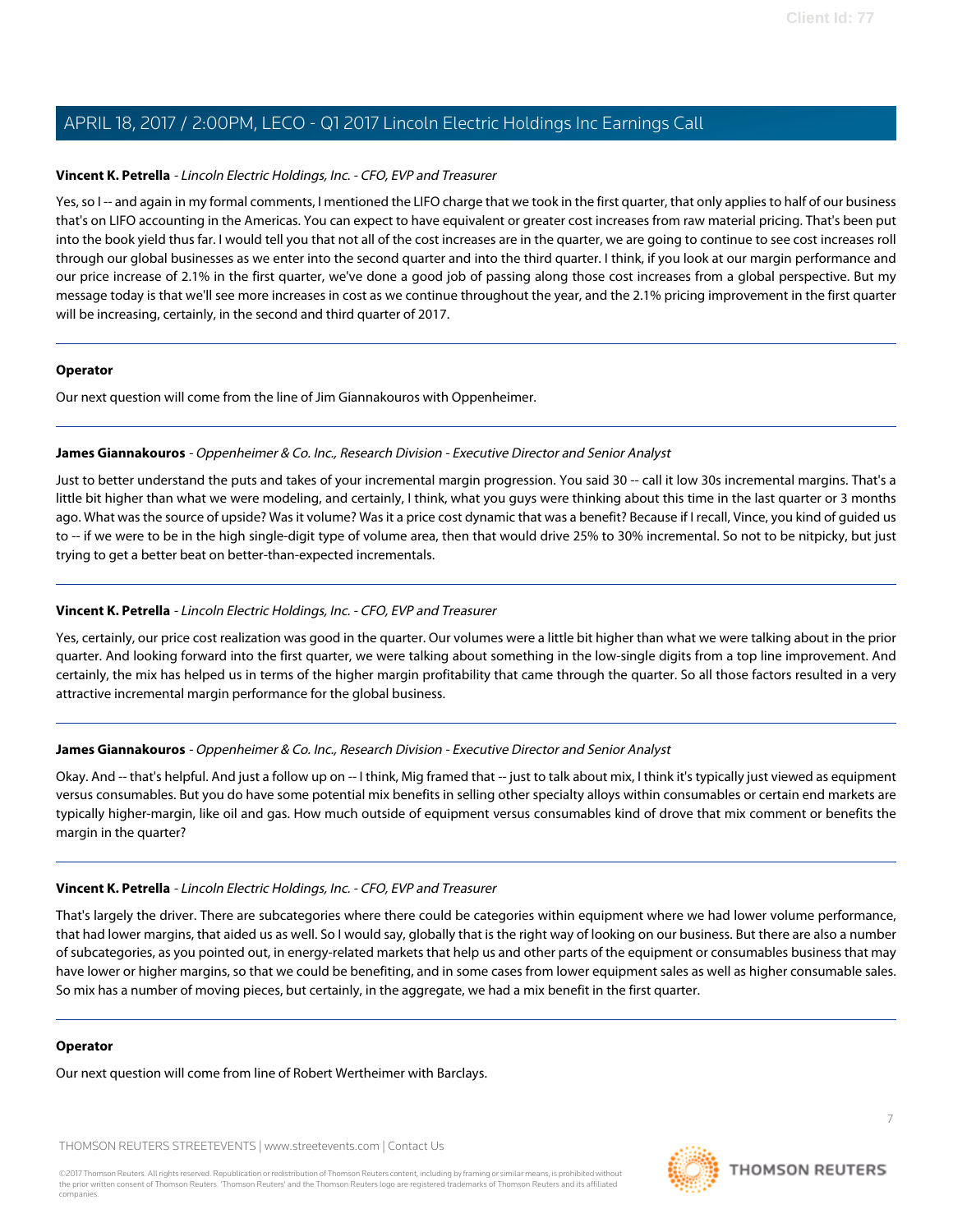# <span id="page-7-0"></span>**Robert Cameron Wertheimer** - Barclays PLC, Research Division - Director and Senior Industrials Analyst

Question is on Automotive. I mean, just for the conformation on SAAR and then maybe, consumer impact and in general, consumer health. Could you just talk about what's driving strength in auto, and how you feel about that market looking through the rest of the year and thereafter?

#### **Christopher L. Mapes** - Lincoln Electric Holdings, Inc. - Chairman, CEO and President

Well, auto continues to be a very strong segment for us. It was one of our strongest segments at Lincoln Electric in the quarter. And automotive has been a more robust segment over the last several quarters. I would really point towards a couple of items first. Lincoln Electric's been driving some unique applications and solutions into that marketplace. Expanding those applications. So I believe we are certainly finding more opportunities for us to drive some solutions into the automotive space. And especially, when we're talking about applications around thin gauge, galvanized. And our aluminum welding business has also been doing well and a portion of that is going towards the automotive space.

We believe automotive can stay very healthy. Although, certainly, there are some dynamics that we're watching very closely. We know that -- from the consumer side, that I believe consumer sales of light-duty vehicles, at least in Q1, trail prior year. So that's not a positive trend line. We'll watch that very closely. Certainly, our work with our customers in this space believe that automotive still has some very opportunistic elements associated with that segment as we're looking throughout 2017, but it has been trending at a very high level over the last couple of years. I'll also point out that a portion of our automation business is aligned with automotive. That side of our business has seen a lot of activity as well as a lot of coding activity. So we continue to see investments in the automotive space. So very strong segment. A segment that we are expecting to stay firm, that we're watching very closely some of those consumer demand issues, which might mitigate this segment as we move through the rest of '17.

# **Robert Cameron Wertheimer** - Barclays PLC, Research Division - Director and Senior Industrials Analyst

That is very helpful. Can I -- if I can ask a follow up on the automation side. I mean, do you foresee enough value add, and what you're doing with that to continue to have companies invest, even if (inaudible) slows down, CapEx slows down? I mean is that somewhere where you really see strides being made? Or is it just more, it moves along with CapEx generally?

# **Christopher L. Mapes** - Lincoln Electric Holdings, Inc. - Chairman, CEO and President

No. I absolutely see people willing to invest at different points in the cycle, because at the end of the day, our value proposition around our automation business is, it's all around the welding and cutting solution that we're driving, and usually that is driving a level of productivity for the OEM. And these large OEMs, even when they are in more challenging environments, are willing to make investments, especially in this low cost of capital environment, to drive productivity. So we believe that, certainly, it has an element that's related to global CapEx. But that element is not linear, and we see many of these large OEMs talking to us and willing to invest to drive productivity, quality improvements, other analytics that they're looking for in their welding processes, even when their broader markets may be challenged.

#### <span id="page-7-1"></span>**Operator**

Our next question will come from the line of Sarre Boroditsky with Deutsche Bank.

#### **Saree Emily Boroditsky** - Deutsche Bank AG, Research Division - Research Analyst

I was hoping we could start with exports, since this is a first quarter in a while we've seen growth there. Could you just talk about what's driving the improvement? And any thoughts about how that will trend going forward?

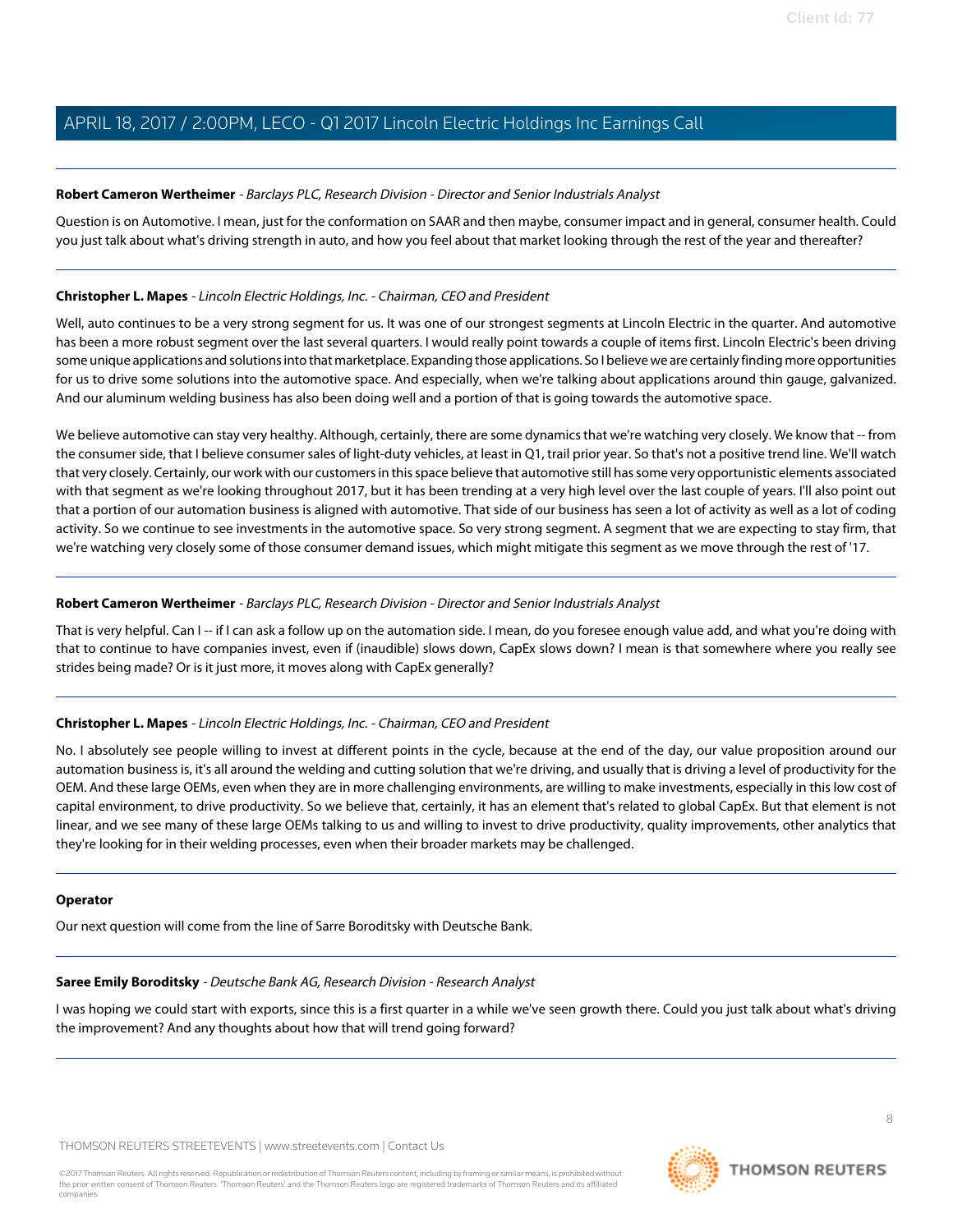# **Vincent K. Petrella** - Lincoln Electric Holdings, Inc. - CFO, EVP and Treasurer

All I would say, the improvement is fairly broad based. Certainly, we've seen improvements in the Asia Pacific region in oil and gas markets. We are at a low point, historic -- our export business. So a 10%, 12% improvement year-over-year is a relatively modest improvement in aggregate dollars to the global company. But it is notable that we're starting to see a firming up and an improvement in overseas markets. But I would attribute it mostly to the Asia Pacific region and energy-related categories.

# **Christopher L. Mapes** - Lincoln Electric Holdings, Inc. - Chairman, CEO and President

Yes, and I would add to that. That, look, I think, that it's too early for us to be able to acknowledge that we know this is driving some of this improvement in the export sales. But certainly, in the Asia Pacific region, over the last 24 to 36 months, we've been investing in technical centers. We launched a new technical center in Sydney, Australia. We launched a new technical center in Singapore, where we can bring our customers into that location, share with them the new advancements and technology that we believe we can bring to their manufacturing floors. And we're seeing that activity continue to grow. And I'm hopeful that, that is part of a catalyst for the increase in those particular markets, and that would give us more confidence in being able to continue to grow those sales in those regions as we move forward.

# **Vincent K. Petrella** - Lincoln Electric Holdings, Inc. - CFO, EVP and Treasurer

And then, I would also add that, we've seen strength from a category -- product category perspective, in our automations businesses. So there's been a growing export performance for out of the Americas region and into world markets, targeting automation end market customers.

# **Saree Emily Boroditsky** - Deutsche Bank AG, Research Division - Research Analyst

Okay. That was helpful. And then, I guess, maybe could we just talk more about your broader strategy in China? And how you're thinking about automation, the equivalent demand there over the longer-term? And potentially, your market share with domestic versus international firms?

# **Christopher L. Mapes** - Lincoln Electric Holdings, Inc. - Chairman, CEO and President

Well, I'm not sure we're comfortable talking about any market share positions in China, relative to automation or equipment. But as we stated, our strategy in that marketplace is continue to drive more higher end solutions into the marketplace. Certainly, that involves us continuing to advance our equipment solutions and automation solutions in the market. We've invested in more technologies, both including people and capital, to be able to drive those solutions. We saw improvements in Q1 and would expect to continue to see those improvements. It's a very important marketplace for us, not only because of the size of the market, but also because of the various industry segments that participate in that markets and the global customers that are engaged in those segments. And Lincoln Electric intends to continue to invest and advance our strategies and build that business.

#### <span id="page-8-0"></span>**Operator**

Our next question will come from David Stratton with Great Lakes Review.

#### **David Michael Stratton** - Great Lakes Review - Research Analyst

Could you give us a little detail on the shipbuilding end market and what you're seeing there? And what stage of the cycle that is looking to be in?

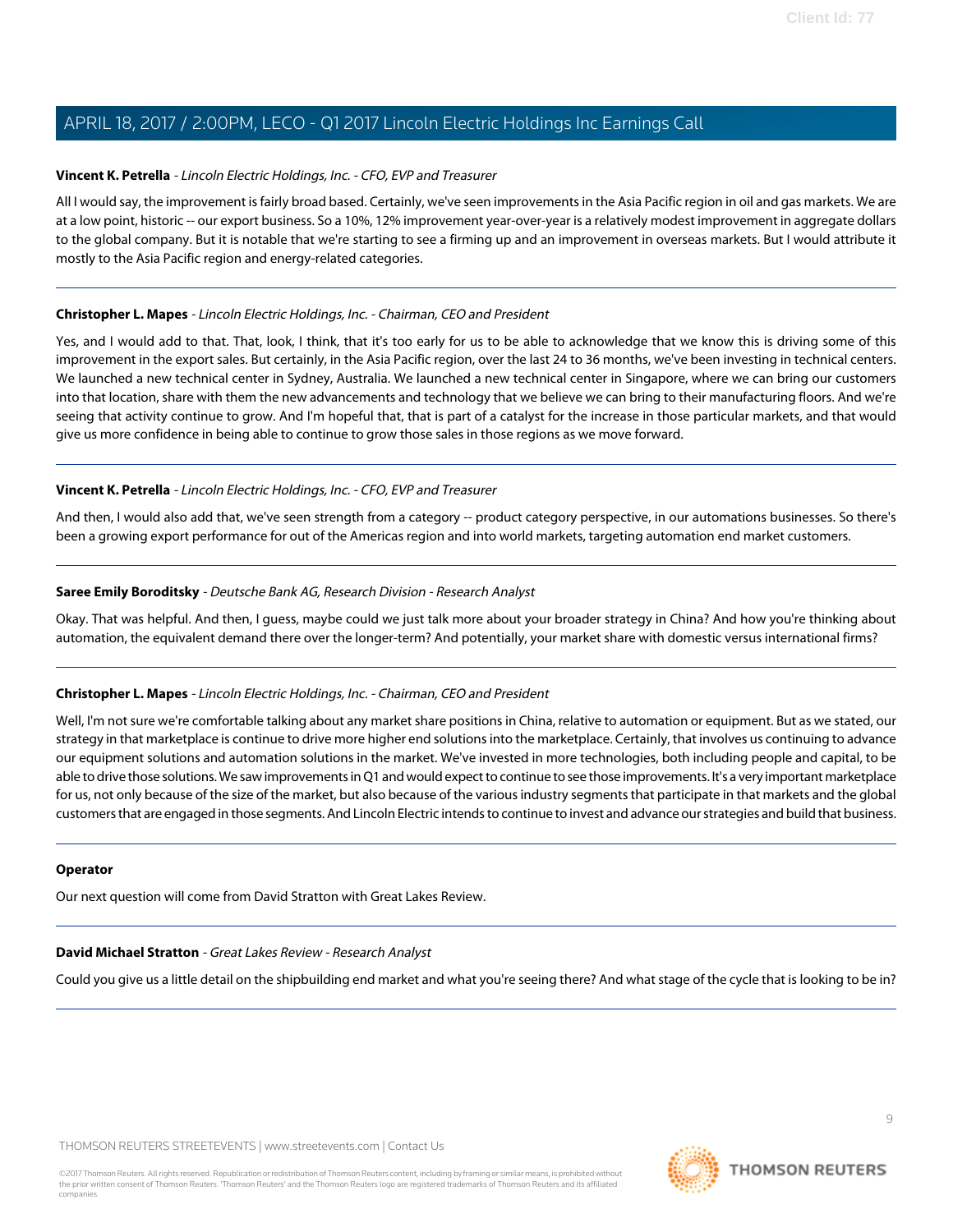# **Christopher L. Mapes** - Lincoln Electric Holdings, Inc. - Chairman, CEO and President

Well, that's one of our end markets, David, that's actually down year-over-year. And so we would view that as an opportunity going forward to show some improvement as those markets continue to bottom and stabilize into the future. But that's one of just a handful of markets that still continues to be compressing on a year-over-year basis.

# **David Michael Stratton** - Great Lakes Review - Research Analyst

Okay. And then, you've mentioned new products pretty consistently throughout. Is there anything that is really showing a lot of promise? Or anything that you guys are pretty excited about, that might be helping some of that equipment sales?

# **Christopher L. Mapes** - Lincoln Electric Holdings, Inc. - Chairman, CEO and President

Look, I think that in -- Lincoln Electric, instead of thinking about any 1 item that's driving that, it's our consistent and deliberate investment in new technology. So we look at our vitality index. It's part of the way we think about the way we're driving the business, the products and the utilization of those products in the marketplace. So we have a host of new technologies in equipment side and the consumable side that we've brought into the market in the last several months. And I don't think it's any 1 item. It's probably our continued investment in driving those new products and technologies that gives us great confidence in our ability to continue to make those improvements and continue to bring solutions to the market that our global customers will want to bring into their manufacturing floors.

# **David Michael Stratton** - Great Lakes Review - Research Analyst

And what is your current vitality index?

# **Vincent K. Petrella** - Lincoln Electric Holdings, Inc. - CFO, EVP and Treasurer

It's in the high 30s.

# **Vincent K. Petrella** - Lincoln Electric Holdings, Inc. - CFO, EVP and Treasurer

Yes, it's about 34% or 35%, is our current vitality index.

#### <span id="page-9-0"></span>**Operator**

Our next question will come from the line of Walter Liptak with Seaport Global.

**Walter Scott Liptak** - Seaport Global Securities LLC, Research Division - MD of Diversified Industrials and Senior Industrials Analyst

Wanted to ask about -- your commentary on the trends through April sound pretty positive. I wonder if I can try one. During the quarter, did you see -- I guess, how would you characterize the distribution channel and demand from those partners and kind of visibility from larger projects? Is there anything that you can discern from your revenue? You know revenue came in or volumes came in a little bit better-than-expected as you talked about?

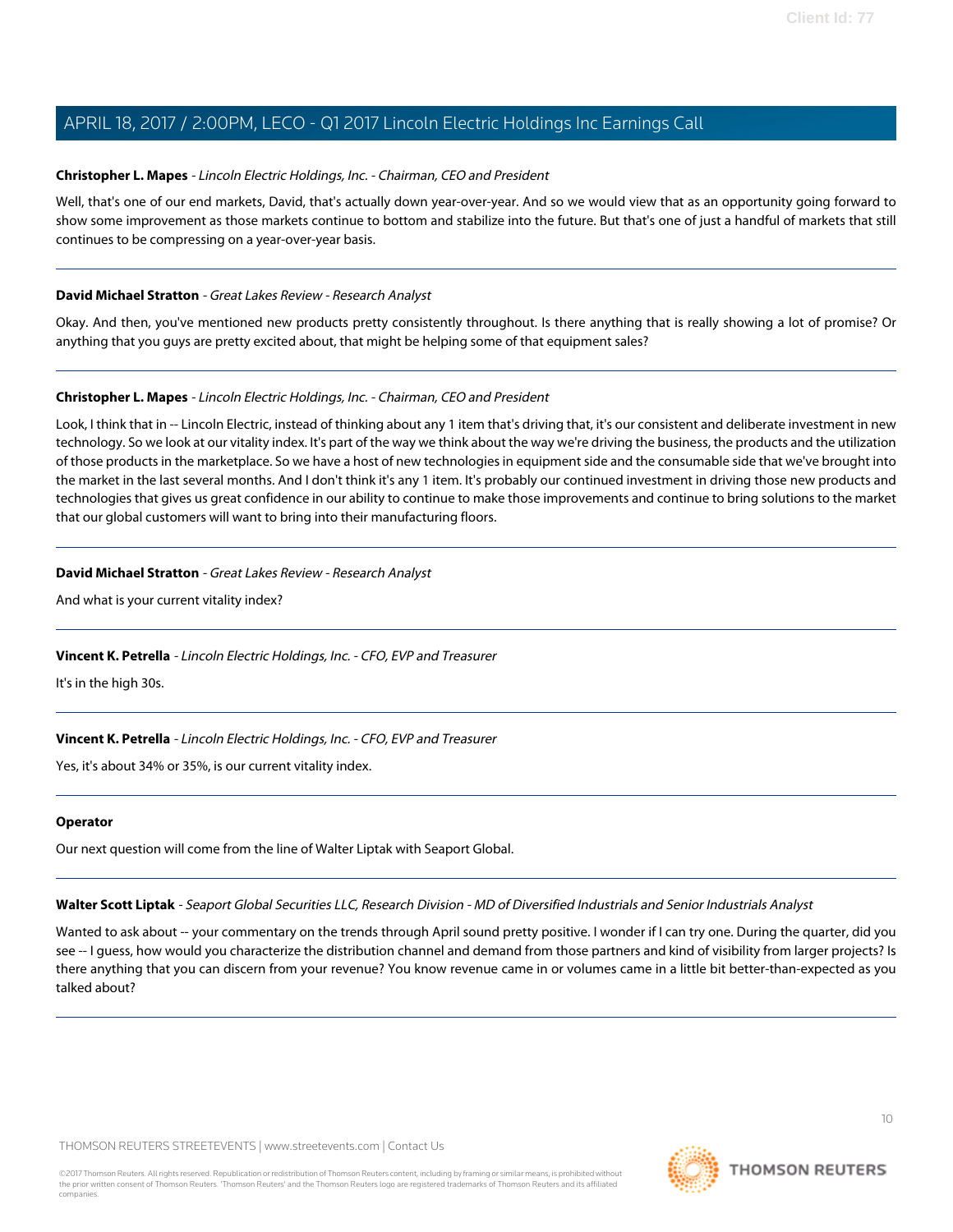# **Christopher L. Mapes** - Lincoln Electric Holdings, Inc. - Chairman, CEO and President

You know, I can't identify any large projects or any uniqueness relative to any particular channel, which was unique or divergent from the way we think about the business. So I wouldn't say that, as we looked at Q1, that OEM or distribution on a global basis had any material impact as far as the way we compare and contrast the business. And certainly, no large projects that I can identify that impacted Q1.

# **Walter Scott Liptak** - Seaport Global Securities LLC, Research Division - MD of Diversified Industrials and Senior Industrials Analyst

Okay. So how would you characterize the -- you got -- your volume stream was a little bit better than in the first quarter than you were originally thinking. Where would you attribute that to?

# **Christopher L. Mapes** - Lincoln Electric Holdings, Inc. - Chairman, CEO and President

Well, look, I think when we talked about the business over the last several quarters, we said that we would begin cross over sometime in early 2017. And we thought that the business would begin to grow in the low-single digits, and we're not far from that expectation. So certainly, the inflation that came into the marketplace could be creating a little bit of that activity. And then, as we stated, and as Vince provided in his remarks, we're just seeing some improvements across the broad category of the segments. And we're hoping that, that is a continuing trend for the business.

**Walter Scott Liptak** - Seaport Global Securities LLC, Research Division - MD of Diversified Industrials and Senior Industrials Analyst

Okay. Sounds great. I hope so it will. If I can ask one about the (inaudible) volume business. Have you provided any metrics about the profitability in that business or what multiple you're paying forwards?

# **Christopher L. Mapes** - Lincoln Electric Holdings, Inc. - Chairman, CEO and President

No, you know. We'd not at this point. So I'll share with those of you on the call our process. So we've announced that we have a memorandum of understanding to work with Air Liquide to get to a share purchase agreement for the Air Liquide Welding business. We are still in those negotiations, and once we have completed them, which we're expecting that we can get to a share purchase agreement, then we'll be providing a broad update to the investor community on the transaction.

#### **Walter Scott Liptak** - Seaport Global Securities LLC, Research Division - MD of Diversified Industrials and Senior Industrials Analyst

Okay. Okay, good luck with it.

# **Christopher L. Mapes** - Lincoln Electric Holdings, Inc. - Chairman, CEO and President

Yes, and again, I would remind everyone that when we provide that update, we will still have anti-trust approval and some other regulatory approval that will be required before we'd be able to get to a closing, which we stated we would expect to be able to accomplish in the back half of 2017, if we're successful in negotiating the share purchase agreement.

#### **Operator**

Our next question will come from the line of Tom Hayes with Northcoast Research.

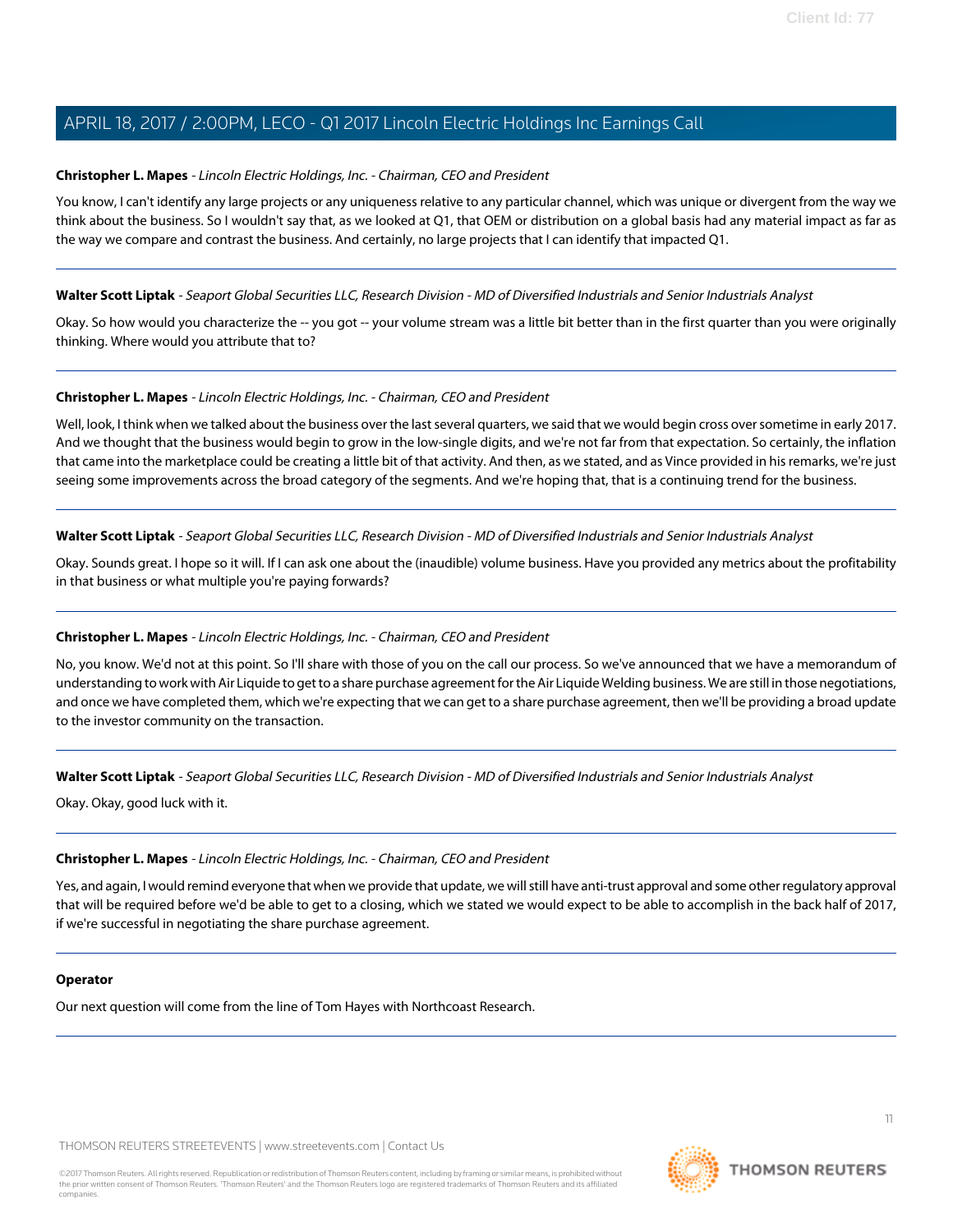# <span id="page-11-1"></span>**Thomas Lloyd Hayes** - Northcoast Research Partners, LLC - MD and Senior Research Analyst

Just some quick follow up questions, Vince. Regarding cash flow, you indicated lower pension contributions this year. Just wondering how much lower on a year-over-year basis, and your thoughts for funding this year?

# **Vincent K. Petrella** - Lincoln Electric Holdings, Inc. - CFO, EVP and Treasurer

It was \$20 million lower on a year-over-year basis. So we put a little over \$20 million in last year, and really very little in 2017. From a go-forward basis, we are fully funded on our defined benefit pension plan. So to the extent that our returns meet plan and the interest and discount rates don't move, we do not anticipate in the near or foreseeable future funding that define benefit plan in any substantial way. But that again, Tom, that's dependent upon what the markets might do and what interest rates might do, but right now, we're pretty well funded.

#### **Thomas Lloyd Hayes** - Northcoast Research Partners, LLC - MD and Senior Research Analyst

Okay. Should we expect a similar amounts of acquisition-related cost in the next couple of quarters, just from a forecasting point of view?

# **Vincent K. Petrella** - Lincoln Electric Holdings, Inc. - CFO, EVP and Treasurer

We don't -- are unable at this point to provide an estimate on what we think those costs will be. But I can tell you that they will continue throughout the year. And we will certainly have integration related costs if we're able to reach a stock purchase agreement and acquire the business sometime this year. So I would expect us to continue to have those one-off costs as we move through the acquisition process and integrate the 2 businesses together.

#### **Thomas Lloyd Hayes** - Northcoast Research Partners, LLC - MD and Senior Research Analyst

Okay. If I could sneak one more in real quick on pricing. It sounds like you're expecting pricing still to increase throughout the year. Just your thoughts on being able to stay ahead of that and capture that pricing in the marketplace?

# **Vincent K. Petrella** - Lincoln Electric Holdings, Inc. - CFO, EVP and Treasurer

Well, we have announced price increases, Tom, for over the second quarter. That will go into effect in varying degrees across our world. So I-- pretty confident that we'd see a higher pricing element to that sales line in the second and third quarter of 2017. And our confidence is predicated on the history of the company dealing with these types of markets. And certainly, the markets are firming up a bit from a volume perspective, but we'll just have to wait and see what our suppliers do with us and react to those actions in an appropriate manner.

#### <span id="page-11-0"></span>**Operator**

Our next question is going to come from the line of Matthew Trusz with Gabelli & Company.

# **Matthew A. Trusz** - G. Research, LLC - Research Analyst

To follow-up on the Asia-Pac discussion, can you elaborate a little bit more on the underlying market demand trends there and performance in China maybe versus your other key markets, and whether they feel sustainable going forward?

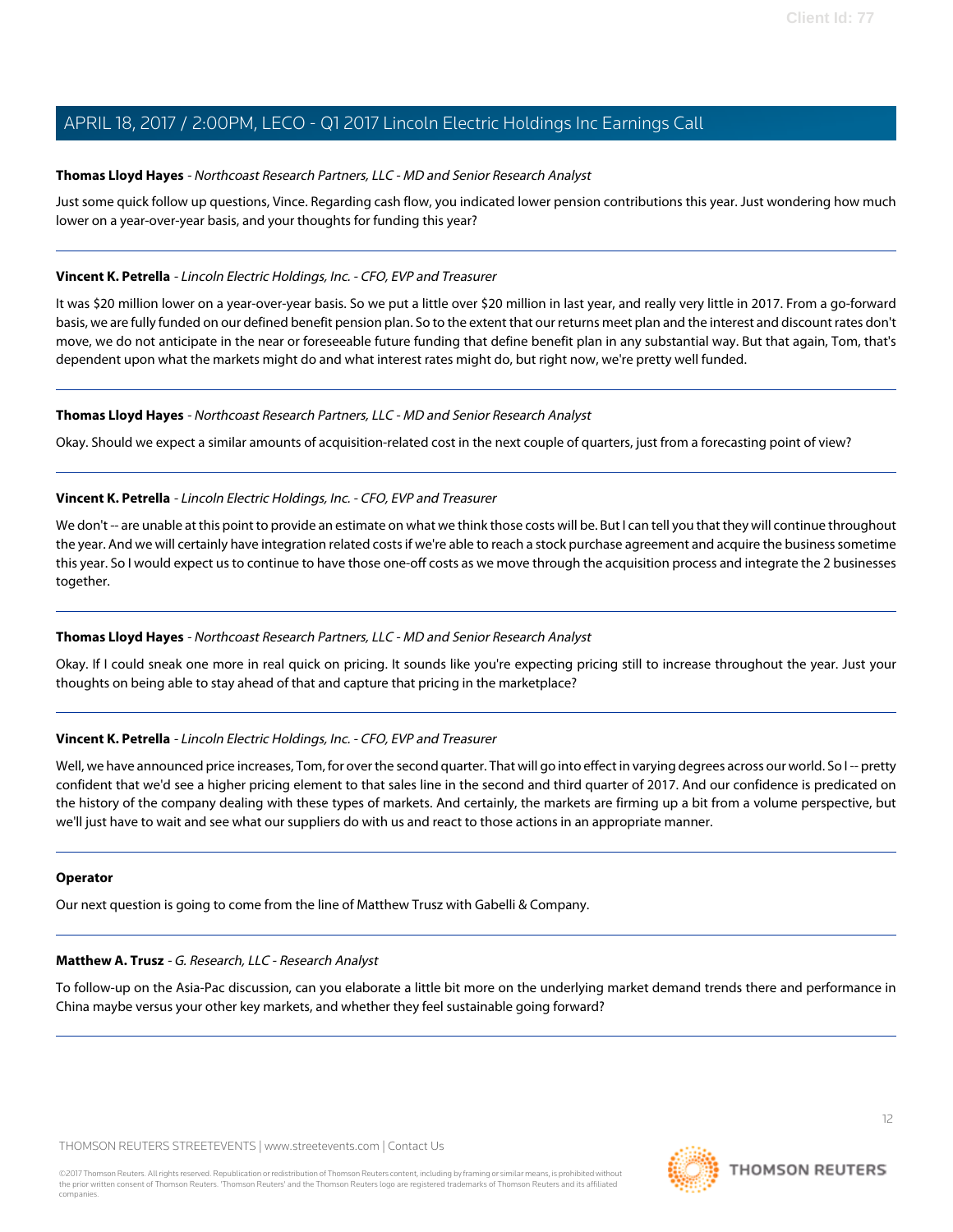# **Vincent K. Petrella** - Lincoln Electric Holdings, Inc. - CFO, EVP and Treasurer

Well, I'll start by saying that we had strong performance across many of the subregions or categories in Asia Pacific. China was up. India, Southeast Asia, Japan, we had a good result across most of our geographies there. As a matter of fact, on a constant dollar basis, we had a double-digit improvement in our top line in Asia Pacific. And it was fairly broadly based, so -- I also mentioned a little bit earlier in my comments that we saw it in commodity and energy and oil and gas market. So we've seen a pretty broad improvement in the Asia Pacific end markets.

# **Matthew A. Trusz** - G. Research, LLC - Research Analyst

And then, just noticeable, that Harris, the retail channel, did have the volume decreases. What's your point of view on demand trends there? And was there a function in the quarter of selling versus sell-through in prior periods that customers are now working down their inventory?

# **Christopher L. Mapes** - Lincoln Electric Holdings, Inc. - Chairman, CEO and President

Actually, when you think about the Harris business, the Harris business had a very good quarter. The challenge associated with the retail business in the quarter was related to an activity we had with a couple of the large retailers in Q1 of 2016 were we were renovating some of the sets in the stores and created some demand in Q1 that we talked about in 2016 for the business. So the comparison was very challenged. I was actually very happy with the performance of the business increasing the margins for the business by 80 bps, really on -- and improvements in the sales side, even with the challenges associated with retail. So a very good performance in the business, but we realized we had a challenging Q1 comparison for the retail space for the Harris business.

#### **Operator**

<span id="page-12-0"></span>Our next question will come from the line of Steve Barger with KeyBanc Capital Markets.

#### **Steve Barger** - KeyBanc Capital Markets Inc., Research Division - MD and Equity Research Analyst

Going back to the comment on the April continuing to trend favorably. Are you running at a higher rate than the 1Q growth rate in April so far? Or maybe more broadly, would you expect 2Q come in better than the 5.5% in 1Q?

# **Vincent K. Petrella** - Lincoln Electric Holdings, Inc. - CFO, EVP and Treasurer

Yes, I would. And ordinarily, our seasonality, Steve, as you know, picks up a little bit in the second quarter. We can expect something like 3% to 5% improvement in a normal type of a cycle. So my expectation sitting here today, knowing that we did have some improvement in our order book and sales during the course of the first quarter and from what we see so far in April. Still it's early in the quarter, but my expectations are that we ought to see a bump in the top line between the first and the second quarter.

#### **Steve Barger** - KeyBanc Capital Markets Inc., Research Division - MD and Equity Research Analyst

Would you think that's like 3% to 5% volume, with a couple of points of price on top of that kind of thing?

#### **Vincent K. Petrella** - Lincoln Electric Holdings, Inc. - CFO, EVP and Treasurer

I wouldn't put the couple of points on top of that. I'd -- the best I can give you today is somewhere around maybe 3% to 5% better than the first quarter.

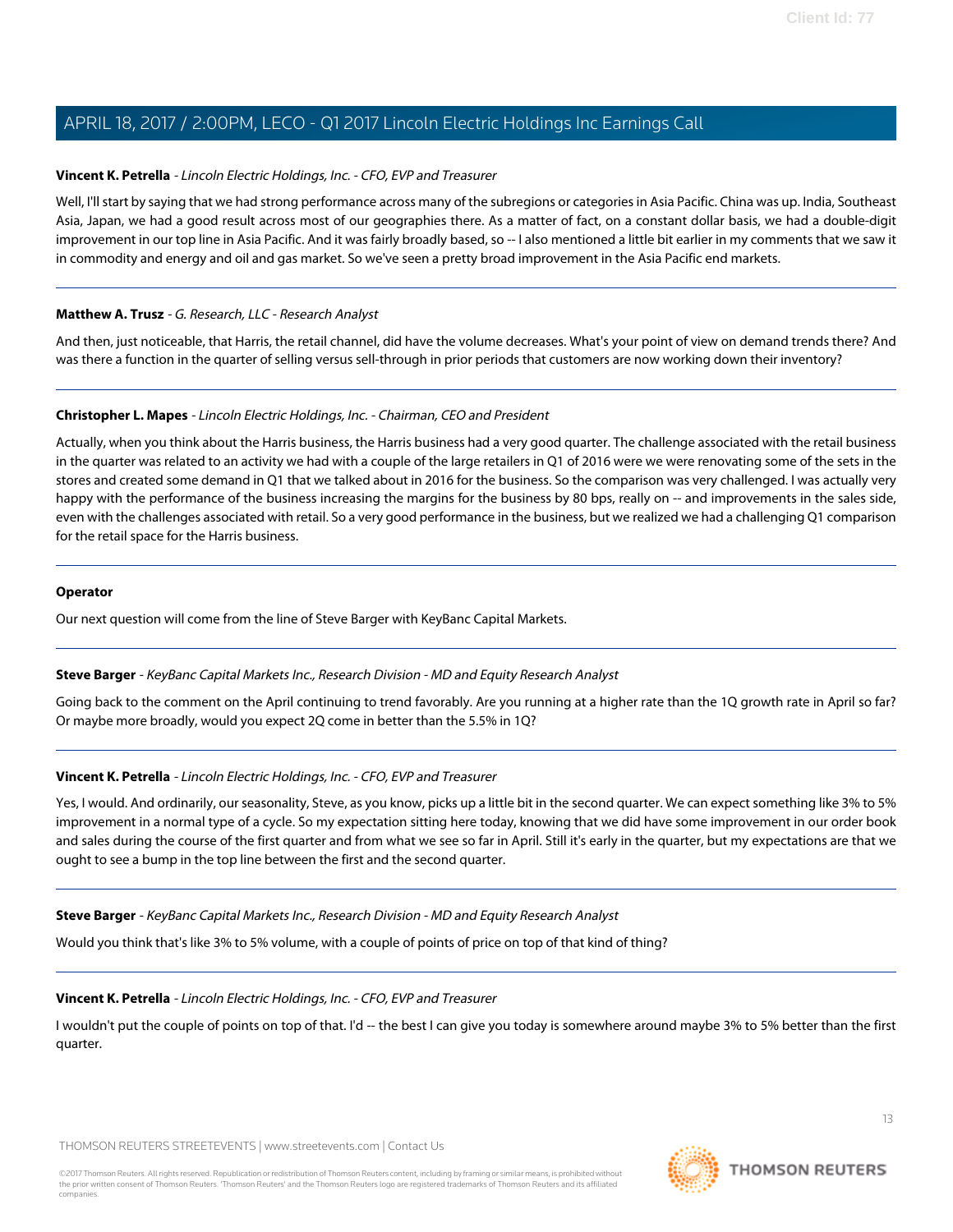# **Steve Barger** - KeyBanc Capital Markets Inc., Research Division - MD and Equity Research Analyst

Understood. And just thinking about those price increases. Is the sales force saying, the market's absorbing that pretty well, or did you try for more and you ended up giving some back? And how is the competitive response been from other manufacturers in terms of what they're doing?

#### **Christopher L. Mapes** - Lincoln Electric Holdings, Inc. - Chairman, CEO and President

Well, it's difficult to talk about pricing environment when we think about it from a global perspective. So you have different dynamics in various areas around the world. We see raw material input costs increasing. And our objective is to identify those costs and recover those costs in the marketplace. So we're continuing to work with our teams around the world to accomplish that. We're certainly not thinking about striving for more and then resending back that. That's not the way we think about the market. Our goal in the marketplace is to see those raw material input costs globally, and try to go to the marketplace and recover those costs with our markets. So very challenging, especially, in an environment where we're already seeing multiple cost increases in certain markets, but we're going to continue to work that diligently and continue to try to drive what's necessary for us to be able to achieve our expectations for the business.

# **Steve Barger** - KeyBanc Capital Markets Inc., Research Division - MD and Equity Research Analyst

Understood. I'm going to sneak in 1 more. Just following up on the auto. Can you tell us what the growth rate of traditional machines and consumables into auto was versus automation? I'm just trying to get a sense of how much of your growth there is the function of customer CapEx versus actual production rates.

# **Christopher L. Mapes** - Lincoln Electric Holdings, Inc. - Chairman, CEO and President

No. I really don't have that data and really don't think about it that way. Other than I can tell you, I'm not aware of any large projects associated with our automotive customer base that would have impacted that materially. So I don't think that -- I don't think CapEx versus demand is what's driving it. And I wouldn't expect necessarily that I would see that within a quarter, as it relates to a segment.

#### **Operator**

Our next question will come from the line of Mircea Dobre with Robert W. Baird.

# **Mircea Dobre** - Robert W. Baird & Co. Incorporated, Research Division - Senior Research Analyst

I want to go back to the Air Liquide, the potential acquisition here. And when we try to look through Air Liquide's disclosures, I mean, what we found was, what looked to us to be a business that certainly had quite a few challenges over the last few years in terms of both growth as well as margin. So I guess, I'm wondering the strategic rationale from your point of view. Why does it make sense to have this business as part of Lincoln? And if this is indeed a bit of a turnaround story, do you sort of feel as if you have the necessary internal expertise, manpower and so on and so forth to deploy, to actually get this business to run to Lincoln's standards?

# **Christopher L. Mapes** - Lincoln Electric Holdings, Inc. - Chairman, CEO and President

That's a great question. I can share with you that over the last 60 to 90 days, as we've even had more exposure to the individuals and the details of the business, I'm even more excited about the opportunity it can create for Lincoln Electric and our ability to execute on our longer-term strategies for the business. We found individuals, who quite frankly, are very passionate about what they do. We found some technologies that we think will be interesting for us to bring into our portfolio, that we can bring to our customers and markets around the world. And we've seen a host of areas where we think we can provide some of those necessary improvements that they're looking for, for their business. So -- and as I stated, once we've

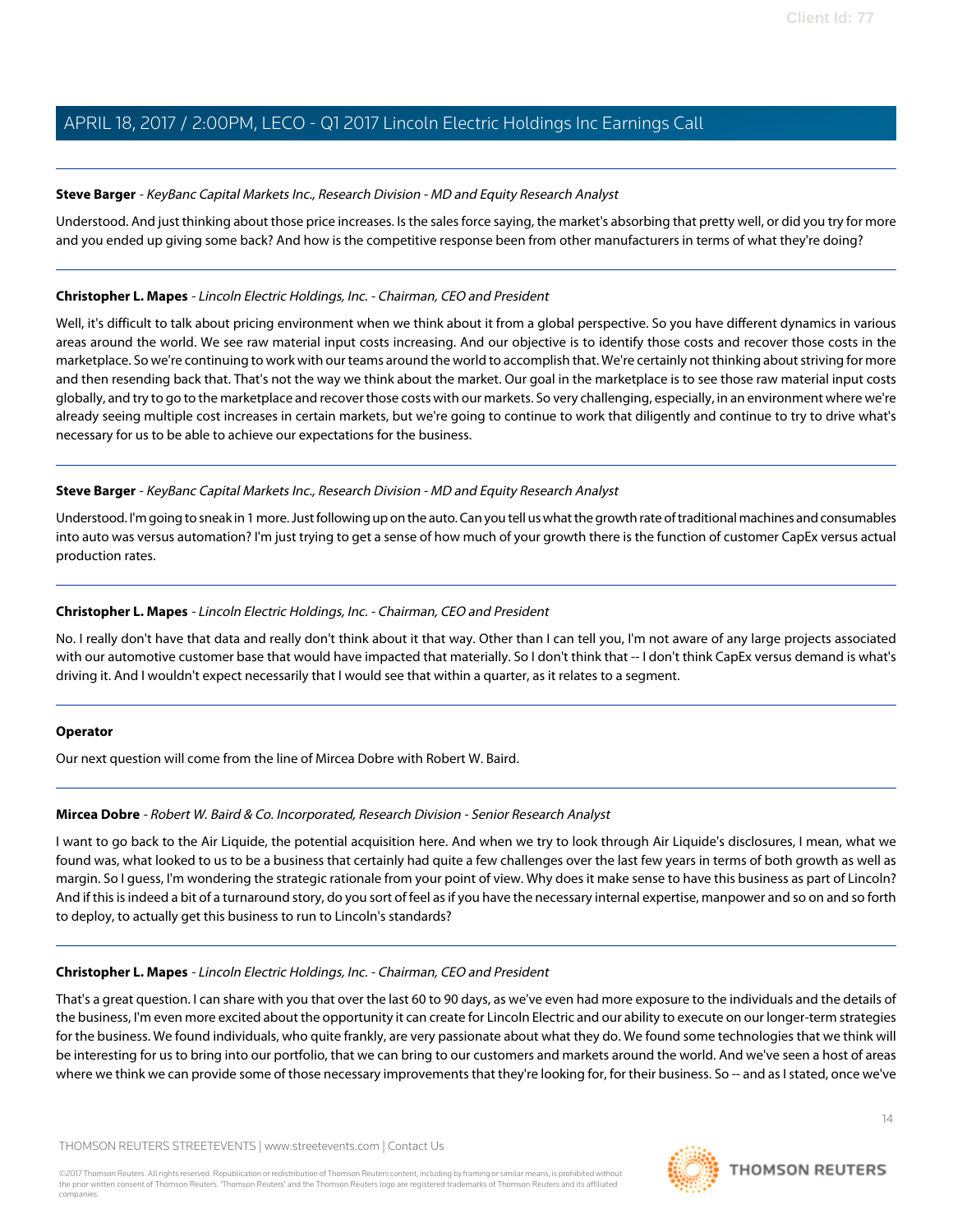completed the memorandum of understanding and been able to move towards the stock purchase agreement, we'll be providing a full update to the investor community on the strategic rationale, and what we believe this business can bring to Lincoln Electric. But I think you're going to see that we're very excited about this opportunity, and there are multitude of areas that we believe we can make this business better and that this business can assist us in driving our long-term strategy for the company.

# **Mircea Dobre** - Robert W. Baird & Co. Incorporated, Research Division - Senior Research Analyst

All right. And my last question, just a clarification here. You talked about rising material costs and the impact that's got on the business. But I'm trying to clarify as to whether or not you're talking about is that having an impact on volume down the line, or you're talking about the way that plays into margins?

# **Vincent K. Petrella** - Lincoln Electric Holdings, Inc. - CFO, EVP and Treasurer

Well, really we're focused on highlighting the risks that we have surrounding margin management. And so we don't believe that input cost increases that affect the whole of the industry will have a significant dampening or any volume impact from a longer-term perspective. We're really focused on the short and intermediate term management of our pricing and cost management strategies.

# **Operator**

<span id="page-14-0"></span>Last question comes from Seth Weber with RBC Capital Markets.

# **Seth Weber** - RBC Capital Markets, LLC, Research Division - Analyst

Vince, just following up on Mig's last question. I just wanted to make sure I'm understanding the incremental margin commentary. I mean, you did 30% in the first quarter. Pricing seems to be getting better. You're kind of saying input cost may or may not be an issue. I mean, are you suggesting that incrementals are going to go back? You've talked previously about kind of a low 20% range, is that how we should be thinking about it or is this 30% kind of a number that you did in the first quarter a good way to think about the rest of the year? I'm just trying to understand -- I make sure I understand what you're messaging.

# **Vincent K. Petrella** - Lincoln Electric Holdings, Inc. - CFO, EVP and Treasurer

Well, that question is certainly dependent upon what our volumes do. But if you see a similar year-over-year improvement, and for example, the second quarter mid single -- mid- to high single-digit improvement in the top line, we can expect a 30% plus incremental in my view. So obviously, if volumes are a low single-digit improvement year-over-year, we'll see less. If we see more, a better performance than what we saw in the first quarter, we can expect to see a better result on incrementals. The other variables, obviously, are -- I'll say it again, are price cost management. I think the performance that we saw in the first quarter is reflective of our management or the issues in the first quarter of the year as well as stating the mix improvement that we've seen. So bottom line to your question is, we ought to see this type of incremental or better, provided we have the kind of volume improvements that we've been talking about today in the second quarter.

#### **Seth Weber** - RBC Capital Markets, LLC, Research Division - Analyst

That's very helpful. And maybe just 1 quick follow-up on the share buyback. Should we just assume that that's on hold until the -- until you get better clarity on the acquisition? Or it was just kind of -- just for the first quarter?